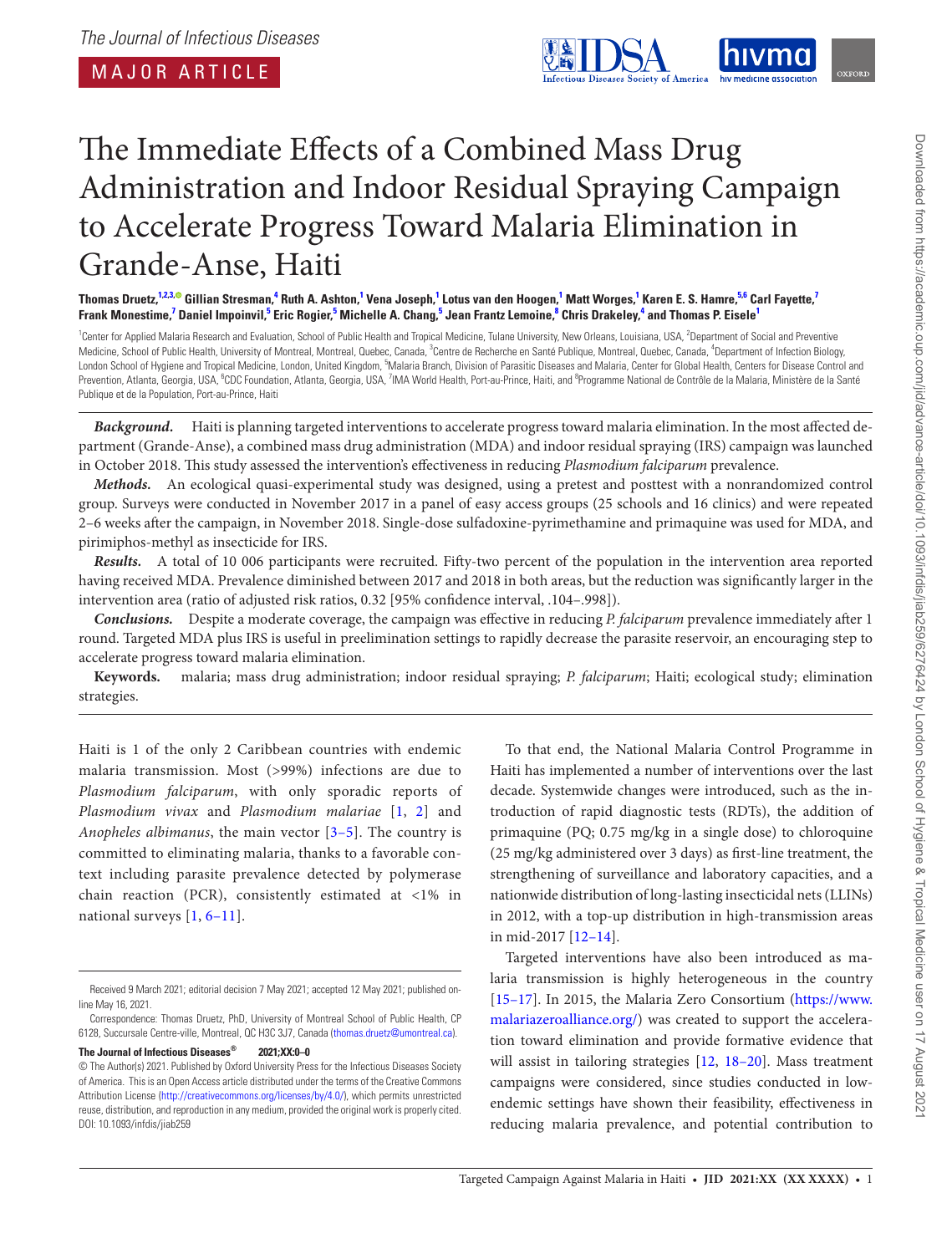shorten the timeline to elimination if combined with other interventions [[21–](#page-8-12)[24\]](#page-8-13). Mass drug administration (MDA) is well suited to elimination settings because of the asymptomatic reservoir; the high proportion of low-density infections makes detection and targeting challenging [[25\]](#page-8-14). However, models indicate that the positive effects of MDA in low-transmission settings are temporary [\[26](#page-8-15)]. Therefore, the World Health Organization recommends MDA in areas approaching interruption of transmission, with limited risk of reimportation, and after scale-up of other interventions [\[27](#page-9-0), [28\]](#page-9-1).

As recommended, targeted MDA (tMDA) was only considered in Haiti once the passive surveillance system was strengthened, and after the introduction of community case management and removal of user fees in health facilities [\[28\]](#page-9-1). Aiming to rapidly reduce malaria transmission in the most afflicted department, a tMDA campaign using sulfadoxinepyrimethamine (SP) and single low-dose primaquine (SLD-PQ) was implemented in a single round. It was implemented on top of a vector control strategy that included prior population-wide distribution of LLINs and targeted indoor residual spraying (tIRS) using the insecticide pirimiphos-methyl [\[29\]](#page-9-2). The campaign targeted the entire population residing in the areas of highest malaria transmission. There is some evidence that MDA campaigns are acceptable and feasible in Haiti [\[12](#page-8-6), [30\]](#page-9-3). However, this is the first time in decades that a malaria MDA has actually been used in Haiti. We used an ecological quasiexperimental study design (pre–post with nonrandomized

control group) to evaluate the immediate effects of this targeted campaign on malaria prevalence.

## MATERIALS AND METHODS

## **tMDA + IRS Campaign**

The intervention campaign took place 10 October–6 November 2018, in 5 communes of Grande-Anse Department, just before the annual seasonal peak of malaria. This department has the highest malaria incidence rate in the country (18.1 per 1000 in 2017, compared to 1.7 per 1000 nationally). The pilot area comprised 5 communes selected based on epidemiological, spatial, logistical, and social factors [\(Figure 1](#page-1-0)). Within these communes, the intervention area was restricted to 12 operational units, defined as the contiguous polygonal areas of approximately 2000 residents with the highest predicted reproductive numbers. Models that integrated population density, surveillance data, population mobility scores, and ecological factors were used to predict risk of transmission and rank operational units. As potential sources of malaria transmission to the whole area, targeting the units with the highest current reproductive number would likely have spillover effects and reduce overall risk of infection [\[31](#page-9-4)].

Following a census, every household was visited and offered a treatment that comprised a single dose of SP + SLD-PQ (SP-PQ). The target dose for SP was 25/1.25 mg/ kg, the approved therapeutic dose in Haiti for second-line treatment. The target dose for PQ was 0.25 mg/kg, lower than the recommended therapeutic dose. SP and SLD-PQ were



<span id="page-1-0"></span>Figure 1. Map of the 5 communes of the pilot area in Grande-Anse Department, Haiti. The 41 easy access groups are represented as diamonds (for schools) or as crosses (for health facilities). The intervention area targeted for mass drug administration and indoor residual spraying is displayed in orange (or grey in printed version).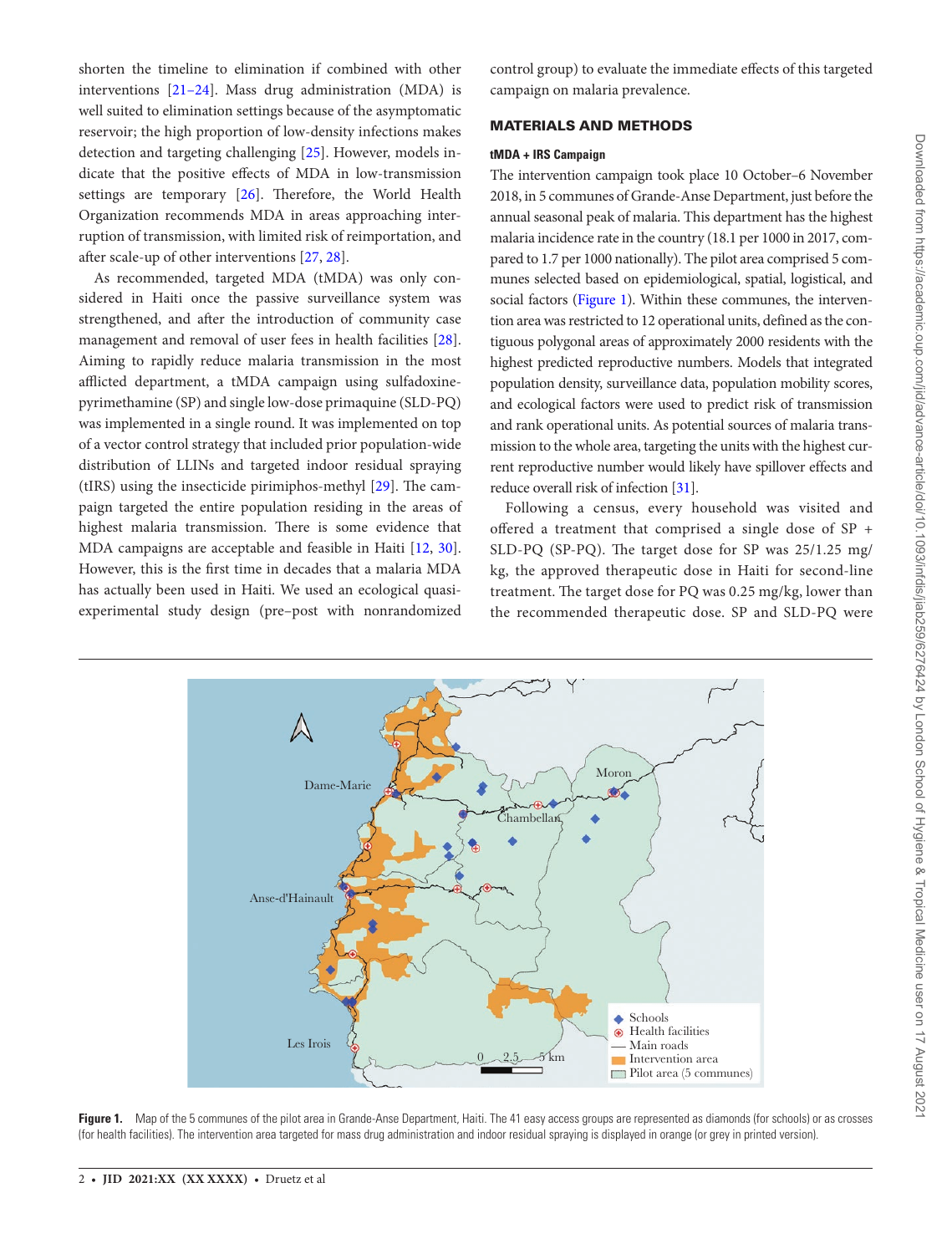chosen because they can be administered in a single dose and they have different therapeutic effects [[32](#page-9-5)]. There is no indication of widespread *P. falciparum* resistance to PQ or SP in Haiti [[8](#page-8-16)].

All individuals aged ≥6 months were offered directly observed, age-appropriate treatment of SP-PQ in a single dose. Women in their first trimester of pregnancy and participants with signs of severe illness, known allergies to SP or PQ, specific medical conditions, or using contraindicated medications were excluded. Pregnant women in their second or third trimester and breastfeeding women were offered SP only. Return visits or mop-up distribution were arranged for those temporarily absent [\[29](#page-9-2)].

Simultaneously, a separate team led a tIRS campaign in the same area. The organophosphate insecticide pirimiphos-methyl (Actellic 300CS) was applied once to each dwelling. It has a long residual activity (5–9 months) and no reported resistance in Haiti. Spraying was conducted after all individuals, animals, and large pieces of furniture were removed from the household. Wall bioassays were performed to confirm quality of the insecticide application.

# **Study Design**

This is an ecological, quasi-experimental study, using a preand posttest with nonrandomized control group to assess the effectiveness of tMDA + IRS on malaria parasite prevalence at the venue level [[33\]](#page-9-6). Surveys were conducted 6 November–7 December 2017 and 12 November–13 December 2018 in a panel of easy access groups (EAGs). Participants were recruited among the persons attending the EAG sites at the time of the survey. With a short lapse of time (1–5 weeks) between the campaign and the 2018 survey, the present study is designed to assess the intervention's immediate effects.

The intervention group includes all participants recruited in the EAGs located in intervention area. The control group includes the participants recruited in EAGs located in nontargeted areas. Exposure is determined based on the EAG location, not on individual self-reported exposure to the intervention, nor on household location. More information about the EAG surveys is available elsewhere [[16\]](#page-8-17). The Strengthening the Reporting of Observational Studies in Epidemiology (STROBE) guidelines were followed [\(Supplementary File 1\)](http://academic.oup.com/jid/article-lookup/doi/10.1093/infdis/jiab259#supplementary-data).

## **Pilot Area and EAG Sampling**

The pilot area has a total estimated population of 156 138 within an area of 582 km<sup>2</sup> [\(Figure 1\)](#page-1-0). It is located in southwest Haiti, an approximately 10-hour drive from the capital. The pilot area is characterized by diverse environmental conditions: high mountains, rivers, lowlands, valleys, and dense forests. Three of the 5 included communes share a contiguous coastline. The population is mostly rural and hard to reach, although a few towns have ˂20 000 inhabitants. Within the 5 communes, the

area targeted for MDA + IRS covers 98  $km^2$ , with an estimated population of 46 372.

Two types of EAGs were sampled in the pilot area: primary schools and health facilities ([Figure 1](#page-1-0)). All health facilities ( $n = 16$ ) in the pilot area were included. For schools, after a census of all primary schools with at least 100 pupils, stratified random sampling was used to select 25 schools and ensure equal distribution across communes and by remoteness. The same EAGs were surveyed in both years of the study. More information is available elsewhere [\[16](#page-8-17)].

# **Participants and Survey Procedures**

All new attending and accompanying persons in the health facilities were eligible to participate, except those who were attending a scheduled visit or required urgent care. In schools, all pupils were enrolled if their total number per school was <150; otherwise, a simple random sample of 150 children was selected. A total of 5000 participants were surveyed at each survey round. Participants were categorized into the intervention or control group based on the location of the EAG where they were recruited.

A sociodemographic questionnaire was administered to all participants. A capillary blood sample from a finger-prick was taken to perform a conventional histidine-rich protein 2 (HRP2)–based RDT (SD Bioline Ag. Pf, South Korea). If invalid, it was repeated. Finger-prick blood was also spotted on Whatman 903 cards (GE Healthcare), dried overnight at ambient temperature, and packed the next day with silica gel. The detailed procedure for recruiting and replacing participants is described elsewhere [\[16\]](#page-8-17). Refusal and dropout rates were <1%.

For the participants with RDT-positive results, confirmation of *P. falciparum* infection was obtained by PCR [[34\]](#page-9-7). Individuals with a positive RDT were provided the recommended firstline treatment. All participants testing positive by RDT and a random selection of 30% of those testing negative were traced to their household, where spatial coordinates were recorded using GPS devices (Garmin, Olathe, Kansas).

#### **Outcome and Statistical Analyses**

The unit of analyses is the EAG. The outcome for this study is the *P. falciparum* prevalence, estimated by the proportion of participants with a PCR-confirmed positive HRP2-based RDT. Because of the pseudo-panel structure of the study (EAGs being time-invariant, not the participants), effects could not be evaluated at the individual level. Data were therefore aggregated using the cross-groups averaging method [[35,](#page-9-8) [36](#page-9-9)]. Intentionto-treat analysis was used; individuals within EAGs that were targeted for MDA + IRS were considered exposed (intervention group), whereas participants sampled from EAGs outside the targeted area were considered unexposed (control group).

The average treatment effects were expressed as the ratio of adjusted risk ratios (RaRRs); that is, the relative pre–post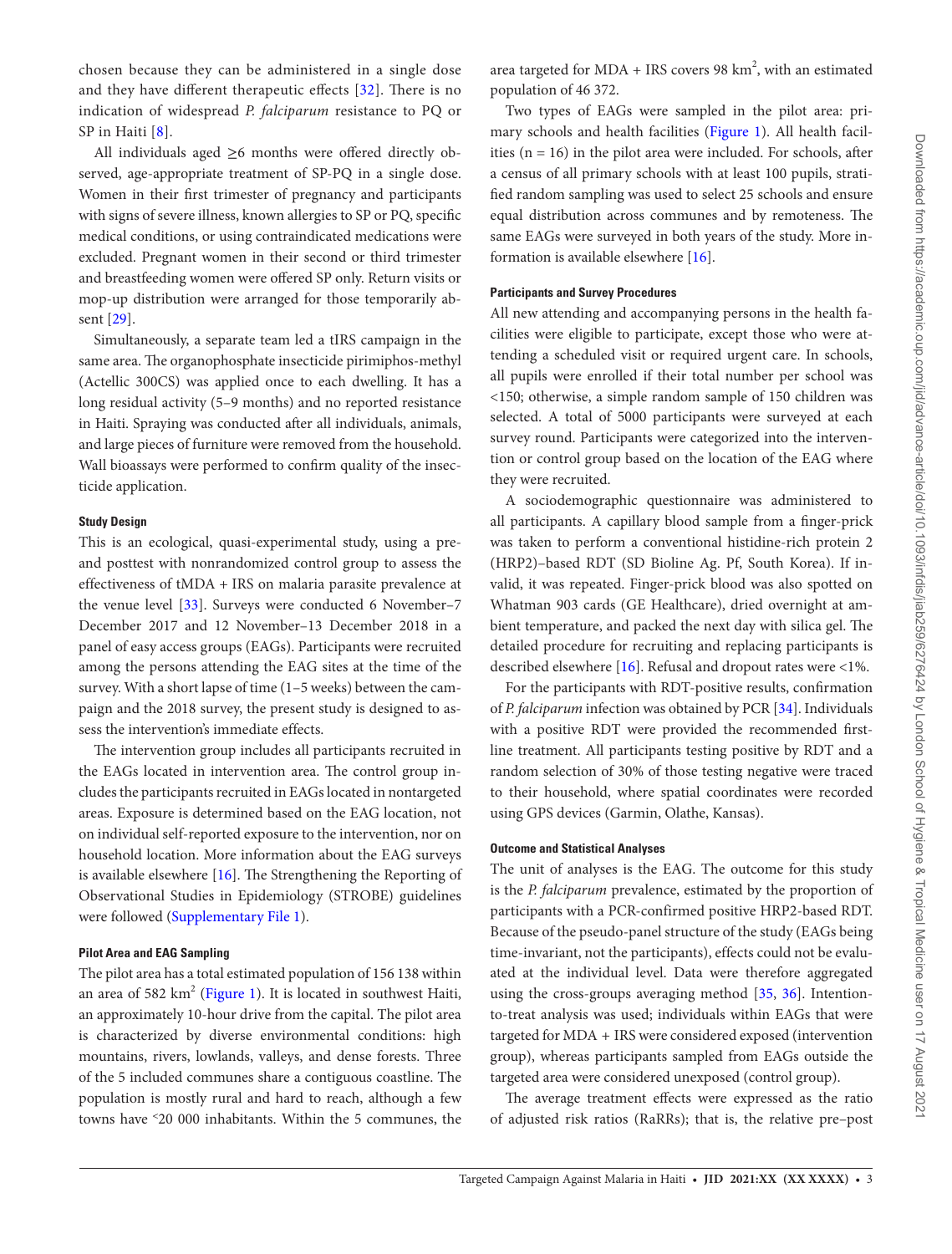change in prevalence was compared between the intervention and control groups. This approach enables controlling for ob-served and unobserved time-invariant confounders [\[37](#page-9-10), [38\]](#page-9-11). RaRR (a relative term) is more appropriate than differencein-differences (an absolute term) to assess changes when the 2 baseline measures differ [\[39](#page-9-12)].

Due to overdispersion, a negative binomial regression model was fitted with the total count number of positive HRP2-based RDTs as the dependent variable, and the number of RDTs performed as the offset [[40](#page-9-13)]. Potential timevarying confounding variables were tested in the model: sociodemographic characteristics, use of LLINs, travel history, and total rainfall during the previous 2 months. The final model included LLIN use (averaged at the venue level) and rainfall (at 5 km resolution), with the best-fitting model selected according to the Akaike information criterion values. Cluster-robust variance estimators were consistently used [\[41\]](#page-9-14).

Sensitivity analyses were conducted by splitting the intervention group into 2 subgroups, with the median MDA coverage among the EAGs located in the intervention area (60%) used as the cutoff. The exposure variable was therefore redefined into 3 categories: control group, low MDA coverage (<60%), and high MDA coverage  $(\geq 60\%)$ .

All analyses were performed using Stata version 14.0 software (StataCorp LLC, College Station, Texas). Maps were produced using QGIS version 3.8.1 Zanzibar (open-source software with general public license). Rainfall data were extracted from the climate hazards precipitation with station database.

# **Ethical Considerations**

Consent procedures are detailed elsewhere [[16\]](#page-8-17). In health facilities, informed written consent was sought from adult participants and from parents/guardians of children (<18 years of age). In schools, an opt-out method was used to obtain consent from the children's parents. Written assent was sought for children >6 years of age. Participants could choose to give thumbprint consent/assent if they could not sign.

The study was approved by the National Bioethics Committee in Haiti (1516–30), the London School of Hygiene and Tropical Medicine Ethics Committee (103939), and the Tulane University Institutional Review Board (795709). Participation in the study was not remunerated. Activity did not constitute engagement in human subjects research as determined by the US Centers for Disease Control and Prevention's Center for Global Health human subjects office (number 2016-135a).

## RESULTS

#### **Study Participants**

A total of 10 006 participants were recruited in 41 EAGs ([Table](#page-4-0)  [1\)](#page-4-0), 19 of which were located in the intervention area ([Figure](#page-1-0)

[1\)](#page-1-0). In 2017, 48% of the 5026 participants were recruited in the area that was later targeted for intervention. In 2018, 42% (2094 of 4980) of the participants were recruited in the intervention area, of which 59% ( $n = 1238$ ) reported that their household was visited for the campaign. Among these,  $86\%$  (n = 1089) reported having taken MDA in the previous weeks. The primary reasons for not having taken MDA despite the household visit were being absent ( $n = 74$ ), being excluded ( $n = 37$ ), and refusal ( $n = 12$ ). Among the participants recruited in 2018 in the control area,  $\langle 2\% (n = 47) \rangle$  reported having been exposed to MDA. Regarding IRS,  $33\%$  (n = 683) of participants recruited in the intervention area reported that their household had been sprayed in the previous weeks vs  $6\%$  (n = 168) in the control area. In the intervention area, PCR-confirmed RDT positivity was significantly associated in bivariate analysis with selfreported exposure to MDA (odds ratio [OR], 0.15 [95% confidence interval {CI}, .070–.356]), but not to IRS (OR, 0.73 [95% CI, .374–1.430]). About 86% (2017) and 92% (2018) of RDTpositive samples were confirmed by PCR.

#### **Effects on** *P. falciparum* **Prevalence**

At baseline, prevalence was higher in the EAGs located in the intervention area (ranging from 0 to 30%) compared to the control area (ranging from 0 to 12%) ([Table 2\)](#page-4-1). This was expected since the intervention was implemented in the highesttransmission areas. Prevalence diminished between 2017 and 2018 in both areas [\(Figure 2\)](#page-5-0), but the reduction was significantly larger in the intervention area. Intent-to-treat analysis predicts a 68% further reduction in malaria prevalence (RaRR, 0.32 [95% CI, .103–.998]) after adjusting for LLIN use and rainfall [\(Table 3](#page-6-0)).

Visual observation of the data and the unadjusted coefficient of determination suggested that prevalence was correlated to self-reported exposure to MDA [\(Figure 3\)](#page-6-1), but not to selfreported exposure to IRS ([Supplementary File 2](http://academic.oup.com/jid/article-lookup/doi/10.1093/infdis/jiab259#supplementary-data)). Sensitivity analyses were therefore conducted by categorizing EAGs in the intervention area as low (<60%) vs high ( $\geq$ 60%) rates of selfreported exposure to MDA ([Figure 4](#page-7-0)). A dose-response gradient was observed. Indeed, when compared to the control area, the EAG with low MDA coverage presents a nonsignificant 15% further reduction in malaria prevalence (RaRR, 0.85 [95% CI, .270–2.719]), in contrast to the 79% reduction in the EAG with high MDA coverage (RaRR, 0.21 [95% CI, .054–.812]).

#### **Sensitivity Analysis**

A per-protocol analysis was also performed for "adherent" participants ( $n = 9017$ )—those who either reported having taken MDA and were recruited in the intervention area, or reported having not taken MDA and were recruited in the control area. Per-protocol analysis suggests that the intervention is associated with an 86% decrease in *P. falciparum* prevalence (RaRR, 0.14 [95% CI, .037–.573]).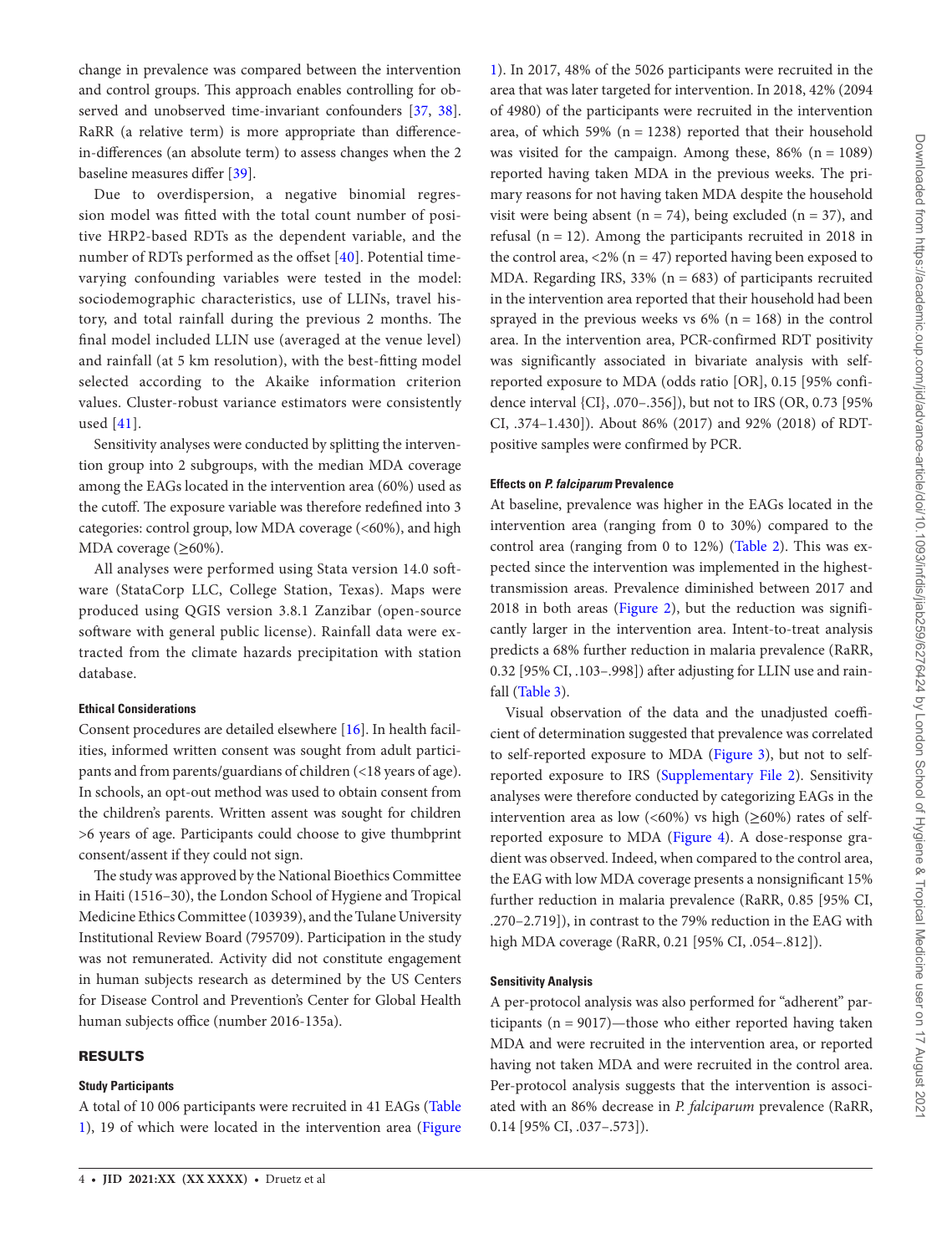## <span id="page-4-0"></span>**Table 1. Participant Characteristics, by Intervention Area and Year**

| Characteristic                          |             | Intervention Area |         | Control Area |                     |         |
|-----------------------------------------|-------------|-------------------|---------|--------------|---------------------|---------|
|                                         | 2017        | 2018              | PValue  | 2017         | 2018                | PValue  |
| Participants, No.                       | 2425        | 2094              |         | 2601         | 2886                |         |
| Female sex                              | 0.56        | 0.59              | .092    | 0.51         | 0.55                | .003    |
| Slept under a bed net the night before  | 0.57        | 0.47              | $-.001$ | 0.42         | 0.27                | < .001  |
| Age group, y                            |             |                   |         |              |                     |         |
| < 5                                     | 0.11        | 0.15              | .001    | 0.1          | 0.13                | < .001  |
| $5 - 14$                                | 0.46        | 0.42              |         | 0.49         | 0.51                |         |
| $15 - 29$                               | 0.25        | 0.24              |         | 0.23         | 0.22                |         |
| $30 - 45$                               | 0.09        | 0.1               |         | 0.09         | 0.07                |         |
| >45                                     | 0.09        | 0.09              |         | 0.1          | 0.07                |         |
| Traveled in the past 3 mo               | 0.03        | 0.04              | .004    | 0.04         | 0.03                | .119    |
| History of fever in the past 2 wk       | 0.16        | 0.15              | .692    | 0.11         | 0.13                | .022    |
| Household size >5                       | 0.52        | 0.53              | .207    | 0.55         | 0.58                | .049    |
| Household owns livestock                | 0.45        | 0.53              | < .001  | 0.61         | 0.63                | .165    |
| Household owns bed net(s)               | 0.68        | 0.59              | < .001  | 0.57         | 0.39                | < .001  |
| Occupation of the head of the household |             |                   |         |              |                     |         |
| Farmer                                  | 0.54        | 0.41              | < .001  | 0.71         | 0.62                | < .001  |
| Shopkeeper                              | 0.25        | 0.37              |         | 0.14         | 0.21                |         |
| Other                                   | 0.21        | 0.22              |         | 0.15         | 0.17                |         |
| Urban area                              | 0.59        | 0.6               | .422    | 0.28         | 0.28                | .695    |
| Commune                                 |             |                   |         |              |                     |         |
| Moron                                   | 0.27        | 0.29              | .304    | $\mathbf 0$  | $\mathsf{O}\xspace$ | < .001  |
| Chambellan                              | 0.36        | 0.34              |         | $\mathbf{0}$ | $\Omega$            |         |
| Dame-Marie                              | 0.24        | 0.25              |         | 0.36         | 0.37                |         |
| Anse-d'Hainault                         | 0.07        | 0.06              |         | 0.48         | 0.42                |         |
| Les Irois                               | 0.06        | 0.06              |         | 0.16         | 0.21                |         |
| <b>Took MDA</b>                         | $\mathbf 0$ | 0.54              | $-.001$ | $\mathbf 0$  | 0.02                | $-.001$ |
| Household was sprayed (IRS)             | $\mathbf 0$ | 0.34              | < .001  | 0            | 0.06                | < .001  |

Abbreviations: IRS, indoor residual spraying; MDA, mass drug administration.

Data are presented as proportions in each group.

# **DISCUSSION**

The findings indicate that the MDA + IRS campaign was associated with an immediate reduction in malaria parasite prevalence by 68%, which was statistically significant but with

a wide uncertainty range. Sensitivity analyses suggest that the effectiveness would have increased if more of the participants recruited in the intervention area would have been exposed to it. In the subgroup of EAGs with tMDA coverage  $\geq 60\%$ ,

## <span id="page-4-1"></span>**Table 2. Early Access Group (Cluster Sampling Units) Characteristics, by Year and Exposure Area**

|                                                              | Control Area |       |                                  | Intervention Area |       | Difference in Means <sup>®</sup> |
|--------------------------------------------------------------|--------------|-------|----------------------------------|-------------------|-------|----------------------------------|
| Characteristic                                               | 2017<br>2018 |       | Difference in Means <sup>a</sup> | 2018<br>2017      |       |                                  |
| Total No. of sites                                           | 22           | 22    |                                  | 19                | 19    |                                  |
| No. of participants per site                                 | 118          | 130   | $-12.5$                          | 128               | 110   | 18.6                             |
| Age of participants, y                                       | 16           | 16    | $-0.8$                           | 17                | 16    | $-0.7$                           |
| % of female participants                                     | 0.494        | 0.539 | $-0.044$                         | 0.548             | 0.571 | $-0.022$                         |
| % of participants who slept under a bed net the night before | 0.416        | 0.266 | $-0.150**$                       | 0.546             | 0.479 | $-0.068$                         |
| % of participants who traveled recently                      | 0.027        | 0.026 | $-0.001$                         | 0.021             | 0.031 | 0.010                            |
| % of large households (>5 members)                           | 0.552        | 0.563 | 0.020                            | 0.532             | 0.567 | 0.035                            |
| % of households that own cattle                              | 0.624        | 0.642 | 0.017                            | 0.458             | 0.548 | 0.090                            |
| % of farming households                                      | 0.741        | 0.637 | $-0.104$                         | 0.592             | 0.492 | $-0.100$                         |
| Total rain precipitation, mm, over the previous 2 mo         | 330          | 230   | $-100***$                        | 330               | 234   | $-95***$                         |
| % of participants with positive RDT (confirmed by PCR)       | 0.015        | 0.005 | $-0.010$                         | 0.091             | 0.017 | $-0.074**$                       |

Abbreviations: PCR, polymerase chain reaction; RDT, rapid diagnostic test.

a Tests on the equality of means that are statistically significant at a threshold of 0.05 are marked (\*\**P* < .01; \*\*\**P* < .001).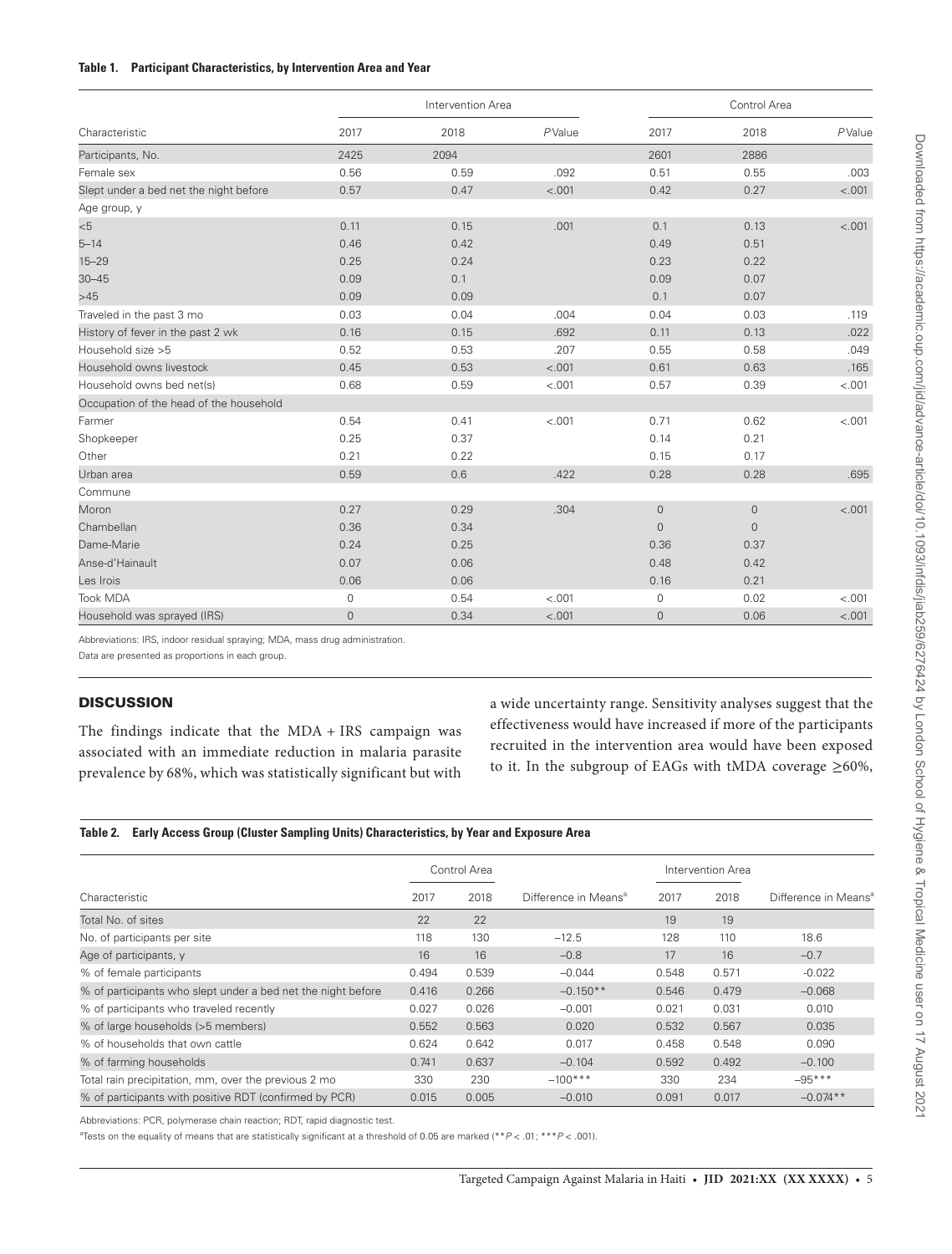

<span id="page-5-0"></span>**Figure 2.** Observed and predicted trends in *Plasmodium falciparum* prevalence per easy access group (EAG) between 2017 and 2018. Parasite prevalence was measured by rapid diagnostic test (RDT), with polymerase chain reaction confirmation of positive cases. Predicted trend was derived from a negative binomial model with the total number of positive cases as the dependent variable, the total number of tests performed as the offset, and the area type (intervention vs control) as exposure. The model was adjusted for potential time-varying confounding variables.

its effectiveness in reducing malaria prevalence reached 79%, close to the 86% effectiveness obtained in the per-protocol analysis.

Our estimate is smaller than the 97% reduction within 1 month post-MDA that was found in a recent meta-analysis of studies conducted in settings with moderate endemicity [\[21\]](#page-8-12), but those studies took place decades ago in Kenya and India and did not use the same drug regimen. Results from the present study are also difficult to compare with the evaluation of repeated MDA campaigns that took place in Haiti in the 1960s using chloroquine and pyrimethamine [\[42](#page-9-15)]. The true effect is likely underestimated in the present evaluation, most importantly because of the moderate MDA (54%) and IRS (33%) coverage in the intervention area. Misclassification errors between the targeted and control areas are also possible since catchment populations of EAGs do not perfectly overlap with these respective areas, although this error concerned only 2.7% (46/1682) of the geolocated households ([Supplementary Files 3](http://academic.oup.com/jid/article-lookup/doi/10.1093/infdis/jiab259#supplementary-data) and [4](http://academic.oup.com/jid/article-lookup/doi/10.1093/infdis/jiab259#supplementary-data)). These factors would bias the results toward a null effect.

This study cannot disentangle the effects of the 2 components of the intervention, since they overlapped in time and space. However, it is unlikely that the estimated effects can be attributed to the tIRS component. Indeed, IRS generally requires intensive campaigns to reduce malaria transmission, with high coverage (>80%) and multiple rounds of administration [[43,](#page-9-16) [44](#page-9-17)]. In addition, they do not affect the parasite reservoir in

infected individuals, but rather reduce transmission and protect the population from later resurgence [\[45](#page-9-18)]. Unsurprisingly, our analyses have not found evidence of an association between self-reported exposure to IRS and malaria prevalence in the targeted sites.

Under such conditions, the estimated prevalence reduction is very encouraging, especially after only 1 round. Targeting the areas with the greatest risk of malaria transmission immediately reduced the gap between the low-risk and high-risk zones. When comparing baseline to endline, the proportion of EAGs with prevalence <1% increased from 21% to 68% in the targeted area, and from 68% to 91% in the control area. The impact could be optimized by adding tMDA + IRS rounds and by reaching more people in the intervention area [\[21](#page-8-12), [22\]](#page-8-18). As prevalence decreases (<3%), the strategy might be refined to identify the remaining asymptomatic reservoir populations and redirect aggressive MDA + IRS campaigns toward them to further progress to elimination [[23\]](#page-8-19). However, the timing of switching strategies is problematic. Indeed, the benefits of MDA are transient, but identifying the asymptomatic reservoir takes time and remains difficult until overall transmission is already low [\[25](#page-8-14), [46\]](#page-9-19).

Targeted MDA + IRS is recommended when foci are clustered in small areas, especially with high population mobility [\[23](#page-8-19)]. Studies conducted in Grande-Anse have suggested that malaria infections are locally acquired; the department was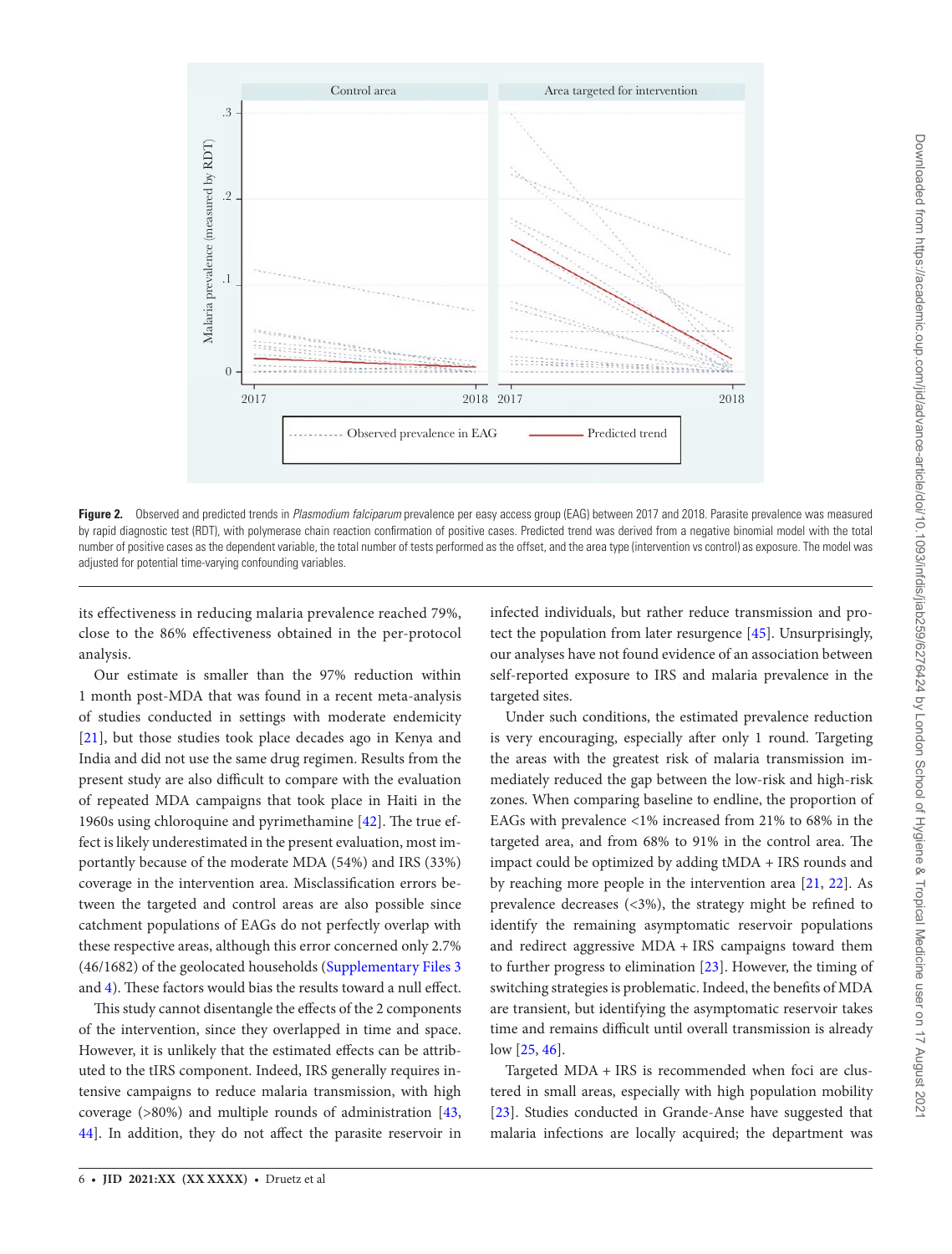## <span id="page-6-0"></span>**Table 3. Reduction in Malaria Prevalence Following the Targeted Intervention Campaign**

| Area                   | Preinter-<br>vention | Postinter-<br>vention | Adjusted<br>RR | (95% CI)         | P<br>Value |
|------------------------|----------------------|-----------------------|----------------|------------------|------------|
| Control<br>area        | $1.32\%$             | $0.52\%$              | 0.394          | $(.073 - 2.109)$ | .276       |
| Interven-<br>tion area | 14.28%               | 1.80%                 | 0.126          | $(.022-.724)$    | .020       |
| Ratio of adjusted RRs  |                      |                       | 0.321          | $(.104 - .998)$  | .049       |

Abbreviations: CI, confidence interval; RR, risk ratio.

portrayed as a source rather than a sink of cases [[11,](#page-8-5) [16](#page-8-17)]. By targeting the areas with the highest predicted malaria risk in Grande-Anse, the intervention was expected to benefit the individuals not only in—but also outside—these areas, whether they took MDA (or received IRS) or not. Our results are congruent with (but cannot establish) the presence of a "community effect," since malaria prevalence also decreased in the control area and among those nonexposed in the intervention area, even after adjusting for rainfall.

This is an ecological study and, as such, does not purport to assess causal inference or draw conclusions at the individual level. Rather, it examines the intervention's effects on malaria prevalence in the overall catchment population of EAG venues. The aggregation of individual data at the EAG level was required to obtain a panel structure and strengthen the robustness of the evaluation design. Unfortunately, this rendered the study ecological and reduced statistical power of the analysis. Furthermore, the surveys in the EAGs were planned before, and independently of, the intervention. Both surveys were carried out during the same period of the year to increase their comparability, even if it meant examining only the immediate effects of the intervention.

Only a portion of the EAG catchment populations (ie, those who live in the areas with the highest predicted risk) were targeted for MDA + IRS. It was therefore anticipated to assess an intervention whose coverage would be moderate at best. More than a limitation, this constitutes one of this study's unique characteristics. Instead of randomized clinical trial conditions, this is one of the first evaluations of a highly targeted MDA + IRS campaign [\[47](#page-9-20)]. This echoes our intention to inform programmatic efforts about potential strategies to accelerate progress toward malaria elimination, rather than to establish the protective effects of MDA campaigns in Haiti using SP-PQ—likely to be exceptionally high due to the absence of resistance. In the same vein, this study does not claim to assess MDA + IRS coverage or *P. falciparum* prevalence in the general population.

Repeated surveys in EAGs are helpful in designing quasiexperimental studies, even if the intervention is not implemented by the research team (natural experiment design) [[48\]](#page-9-21). The difference-in-differences approach that was used allowed to control for time-invariant observable and nonobservable confounding factors. The influence of potential time-varying confounding factors, such as rainfall and LLIN usage, was tested and adjusted for. Analyses, including bilateral tests and cluster-robust variance estimators, were intentionally conservative. However, the disparity in malaria prevalence at baseline between the control and intervention groups may have affected the observed effect size. RaRRs were preferred over difference-in-differences to minimize this risk. It is



<span id="page-6-1"></span>**Figure 3.** Relative difference in *Plasmodium falciparum* prevalence per easy access group (EAG) between 2017 and 2018, characterized by mass drug administration (MDA) coverage per EAG in 2018. MDA coverage per EAG is defined as the percentage of participants who self-reported having received MDA treatment in the previous weeks. P. falciparum prevalence is expressed as the percentage of positive rapid diagnostic tests out of the total number of tests performed per EAG. The association was assessed by fitting a quadratic function (y =  $\alpha$  +  $\beta x + \gamma x^2$ ). The coefficient of determination (ie, % of variance explained by MDA coverage) equals 51.17%. Abbreviations: CI, confidence interval; EAG, easy access group; tMDA, targeted mass drug administration.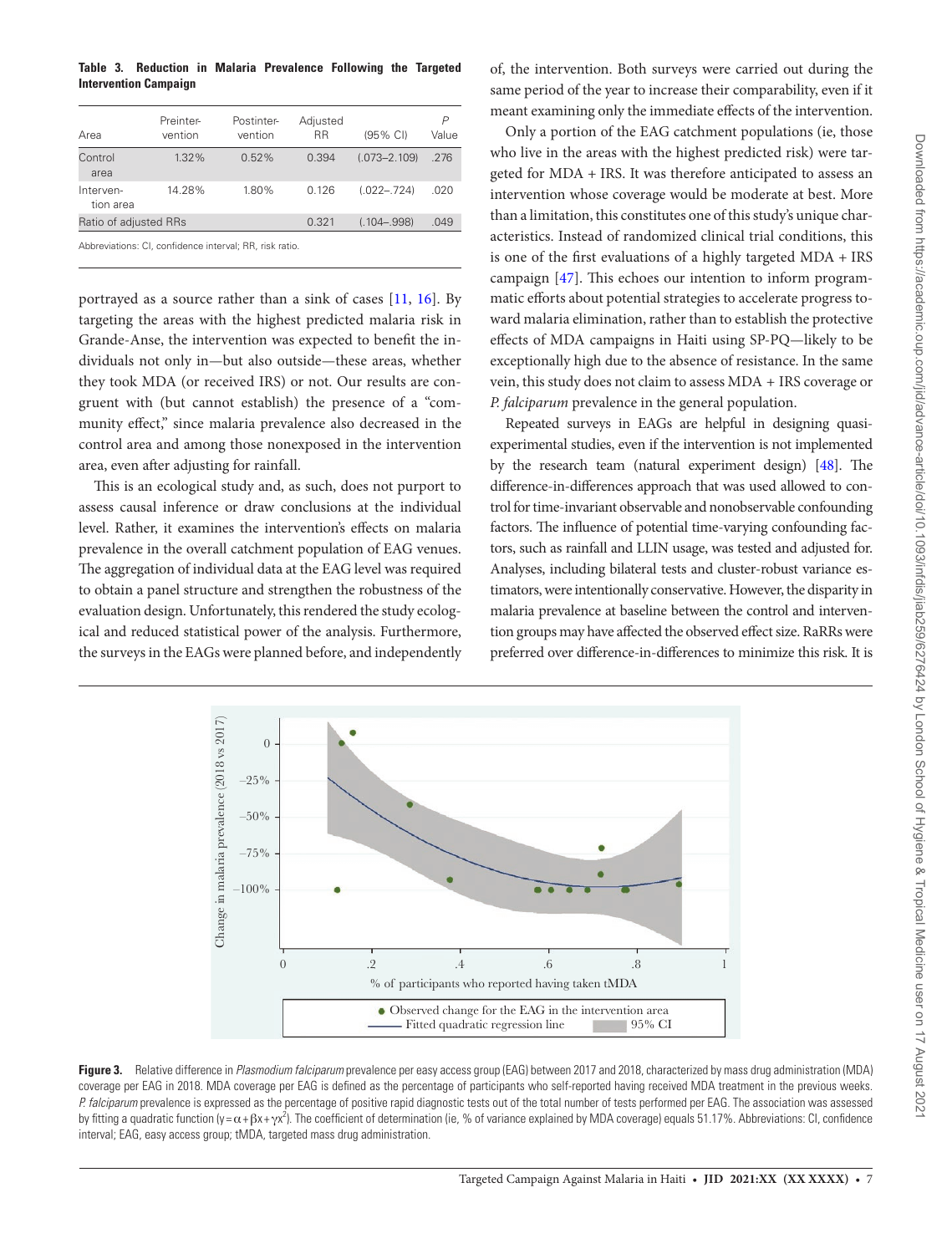

Figure 4. Risk ratios of malaria, 2018 vs 2017, with 95% confidence intervals (Cls) and by level of mass drug administration (MDA) coverage. MDA coverage per easy access group is defined based on the proportion of participants who self-reported having taken MDA in the previous weeks. The exposure variable was redefined based on 3 categories: control area, intervention area with MDA coverage <60%, and intervention area with MDA coverage ≥60%.

still possible that trends in relative changes were dissimilar during preintervention period between the 2 groups. Unfortunately, this hypothesis could not be tested due to the lack of prebaseline survey data. Although an imperfect proxy for prevalence, passive surveillance data do not suggest different preintervention trends between the groups of health facilities.

Other interventions were implemented during the time interval, which might have affected our estimates. However, the context was closely monitored, and exposure to other types of interventions (such as LLINs distribution) was controlled for in the models. Finally, information bias is possible, especially in school-aged children. Several measures were taken to minimize this risk (described elsewhere  $[16]$  $[16]$ ), which, in any case, is unlikely to be different according to RDT status.

# **CONCLUSIONS**

This study measured the immediate effects associated with a tMDA + IRS campaign against malaria in Grande-Anse Department, Haiti. The campaign was restricted to the areas with the highest predicted malaria risk. While coverage was only moderate in the study population, the campaign was significantly associated with a 68% reduction in malaria prevalence immediately after 1 round. Further evaluation of the campaign is being conducted and will be published in forthcoming papers. Targeted MDA + IRS can be used in preelimination settings to rapidly reduce malaria transmission, which is an encouraging step to accelerate progress toward elimination depending on local vectorial capacity and importation risk. Repeated surveys in easy access groups provide an evaluation framework for programmatic interventions and natural experiments.

## Supplementary Data

Supplementary materials are available at *The Journal of Infectious Diseases* online. Consisting of data provided by the authors to

<span id="page-7-0"></span>benefit the reader, the posted materials are not copyedited and are the sole responsibility of the authors, so questions or comments should be addressed to the corresponding author.

# **Notes**

*Author contributions.* T. P. E., C. D., T. D., G. S., J. F. L., and M. A. C. conceived the study. T. D., G. S., R. A. A., L. v. d. H., M. W., V. J., K. E. S. H., C. F., and F. M. were involved in data collection. E. R. and C. D. conducted laboratory analyses. T. D. and G. S. analyzed the survey data. T. D. drafted the manuscript. All authors read and approved the final manuscript.

*Acknowledgments.* We acknowledge the communities in Grande-Anse who enabled this work to take place; IMA World Health for implementing the study; Dr Erold Joseph for his support finding the GPS coordinates of the schools; Sarah Cooper, Alyssa Young, and Brooke Mancuso for acquiring remote sensing data; and the broader Malaria Zero Consortium for its support.

*Data availability.* All anonymized data and Stata scripts used for this analysis can be made available by contacting the corresponding author under reasonable request.

*Disclaimer.* The findings and conclusions in this report are those of the authors and do not necessarily represent the official position of the Centers for Disease Control and Prevention (CDC). The funding agency had no role in the study design, data collection, data analysis, interpretation, or writing of the manuscript.

*Financial support.* This study was part of the Malaria Zero Consortium (<http://malariazeroalliance.org/>), funded by the Bill & Melinda Gates Foundation (grant number OPP1114297 to the CDC Foundation). T. D. is a J1 Research Scholar from the Fonds de recherche du Québec–Santé.

*Potential conflicts of interest.* All authors: No reported conflicts of interest.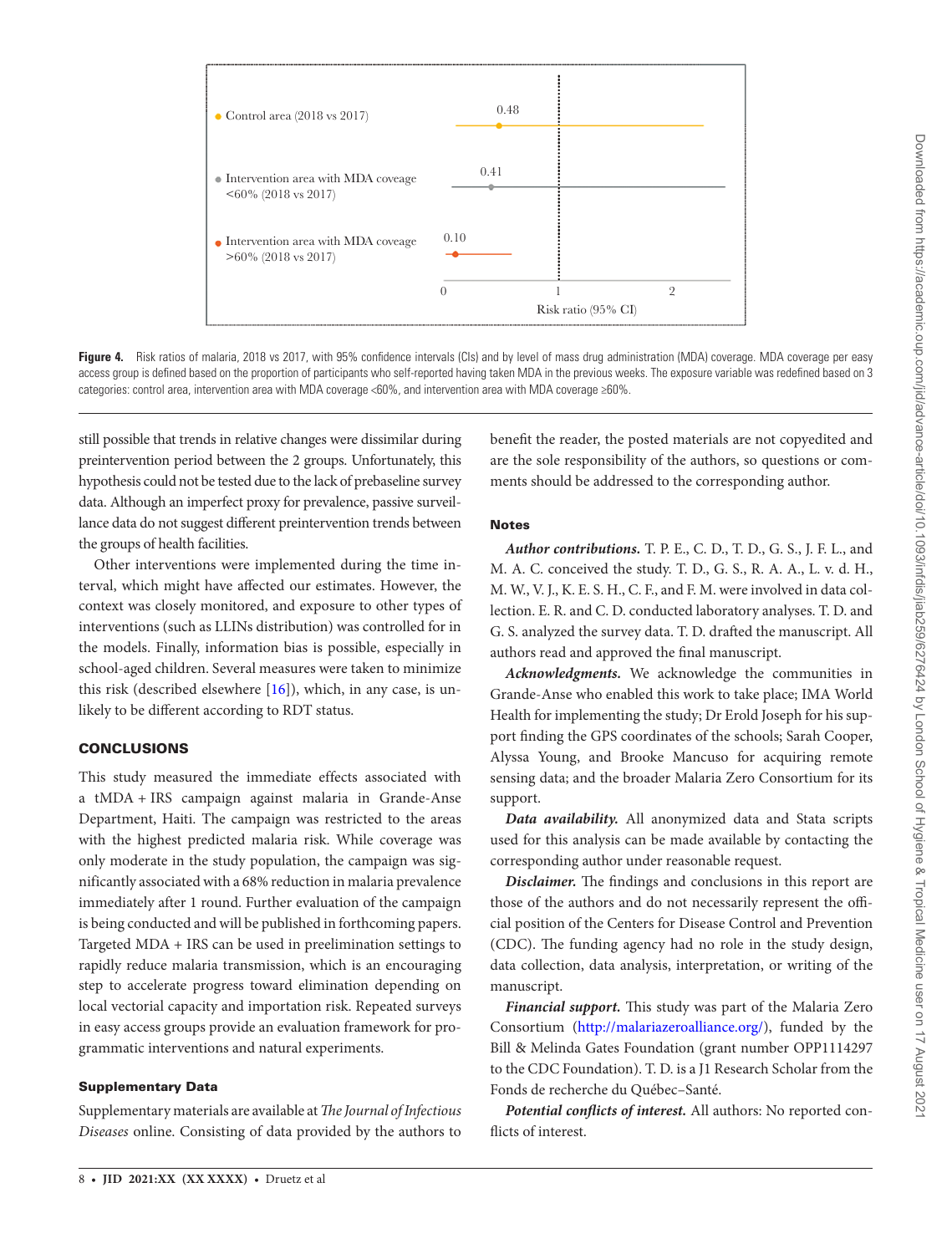All authors have submitted the ICMJE Form for Disclosure of Potential Conflicts of Interest. Conflicts that the editors consider relevant to the content of the manuscript have been disclosed.

# References

- <span id="page-8-0"></span>1. Clinton Health Access Initiative. The feasibility of malaria elimination on the island of Hispaniola, with a focus on Haiti: an assessment conducted January-June 2013. Washington: Clinton Health Access Initiative; **2013**.
- <span id="page-8-1"></span>2. van den Hoogen LL, Herman C, Presume J, et al. Rapid screening for non-falciparum malaria in elimination settings using multiplex antigen and antibody detection: post hoc identification of *Plasmodium malariae* in an infant in Haiti [manuscript published online ahead of print 5 April 2021]. Am J Trop Med Hyg **2021**. doi:10.4269/ ajtmh.20-1450.
- <span id="page-8-2"></span>3. Frederick J, Saint Jean Y, Lemoine JF, et al. Malaria vector research and control in Haiti: a systematic review. Malar J **2016**; 15:376.
- 4. Rogier E, van den Hoogen L, Herman C, et al. Highthroughput malaria serosurveillance using a one-step multiplex bead assay. Malar J **2019**; 18:402.
- <span id="page-8-3"></span>5. Herrera S, Ochoa-Orozco SA, González IJ, Peinado L, Quiñones ML, Arévalo-Herrera M. Prospects for malaria elimination in Mesoamerica and Hispaniola. PLoS Negl Trop Dis **2015**; 9:e0003700.
- <span id="page-8-4"></span>6. Neuberger A, Zhong K, Kain KC, Schwartz E. Lack of evidence for chloroquine-resistant *Plasmodium falciparum* malaria, Leogane, Haiti. Emerg Infect Dis **2012**; 18:1487–9.
- 7. Okech BA, Existe A, Romain JR, et al. Therapeutic efficacy of chloroquine for the treatment of uncomplicated *Plasmodium falciparum* in Haiti after many decades of its use. Am J Trop Med Hyg **2015**; 92:541–5.
- <span id="page-8-16"></span>8. Rogier E, Herman C, Huber CS, et al. Nationwide monitoring for *Plasmodium falciparum* drug-resistance alleles to chloroquine, sulfadoxine, and pyrimethamine, Haiti, 2016- 2017. Emerg Infect Dis **2020**; 26:902–9.
- 9. Lucchi NW, Karell MA, Journel I, et al. PET-PCR method for the molecular detection of malaria parasites in a national malaria surveillance study in Haiti, 2011. Malar J **2014**; 13:462.
- 10. Keating J, Krogstad DJ, Eisele TP. Malaria elimination on Hispaniola. Lancet Infect Dis **2010**; 10:291–3.
- <span id="page-8-5"></span>11. Ashton RA, Joseph V, van den Hoogen LL, et al. Risk factors for malaria infection and seropositivity in the elimination area of Grand'Anse, Haiti: a case-control study among febrile individuals seeking treatment at public health facilities. Am J Trop Med Hyg **2020**; 103:767–77.
- <span id="page-8-6"></span>12. Druetz T, Andrinopoulos K, Boulos LM, et al. "Wherever doctors cannot reach, the sunshine can": overcoming

potential barriers to malaria elimination interventions in Haiti. Malar J **2018**; 17:393.

- 13. Lemoine JF, Boncy J, Filler S, Kachur SP, Fitter D, Chang MA. Haiti's commitment to malaria elimination: progress in the face of challenges, 2010-2016. Am J Trop Med Hyg **2017**; 97:43–8.
- <span id="page-8-7"></span>14. Steinhardt LC, Jean YS, Impoinvil D, et al. Effectiveness of insecticide-treated bednets in malaria prevention in Haiti: a case-control study. Lancet Glob Health **2017**; 5:e96–103.
- <span id="page-8-8"></span>15. Eisele TP, Keating J, Bennett A, et al. Prevalence of *Plasmodium falciparum* infection in rainy season, Artibonite Valley, Haiti, 2006. Emerg Infect Dis **2007**; 13:1494–6.
- <span id="page-8-17"></span>16. Druetz T, Stresman G, Ashton RA, et al. Programmatic options for monitoring malaria in elimination settings: easy access group surveys to investigate *Plasmodium falciparum* epidemiology in two regions with differing endemicity in Haiti. BMC Med **2020**; 18:141.
- <span id="page-8-9"></span>17. Moonen B, Cohen JM, Snow RW, et al. Operational strategies to achieve and maintain malaria elimination. Lancet **2010**; 376:1592–603.
- <span id="page-8-10"></span>18. van den Hoogen LL, Stresman G, Présumé J, et al. Selection of antibody responses associated with *Plasmodium falciparum* infections in the context of malaria elimination. Front Immunol **2020**; 11:928.
- 19. Rogier E, Hamre KES, Joseph V, et al. Conventional and high-sensitivity malaria rapid diagnostic test performance in 2 transmission settings: Haiti 2017. J Infect Dis **2020**; 221:786–95.
- <span id="page-8-11"></span>20. Ashton RA, Joseph V, van den Hoogen LL, et al. Risk factors for malaria infection and seropositivity in the elimination area of Grand'Anse, Haiti: a case-control study among febrile individuals seeking treatment at public health facilities. Am J Trop Med Hyg **2020**; 103:767–77.
- <span id="page-8-12"></span>21. Poirot E, Skarbinski J, Sinclair D, Kachur SP, Slutsker L, Hwang J. Mass drug administration for malaria. Cochrane Database Syst Rev **2013**; 12:CD008846.
- <span id="page-8-18"></span>22. Newby G, Hwang J, Koita K, et al. Review of mass drug administration for malaria and its operational challenges. Am J Trop Med Hyg **2015**; 93:125–34.
- <span id="page-8-19"></span>23. Gao B, Saralamba S, Lubell Y, White LJ, Dondorp AM, Aguas R. Determinants of MDA impact and designing MDAs towards malaria elimination. eLife **2020**; 9:e51773.
- <span id="page-8-13"></span>24. Alonso PL. The role of mass drug administration of antimalarials. Am J Trop Med Hyg **2020**; 103:1–2.
- <span id="page-8-14"></span>25. Eisele TP. Mass drug administration can be a valuable addition to the malaria elimination toolbox. Malar J **2019**; 18:281.
- <span id="page-8-15"></span>26. Brady OJ, Slater HC, Pemberton-Ross P, et al. Role of mass drug administration in elimination of *Plasmodium falciparum* malaria: a consensus modelling study. Lancet Glob Health **2017**; 5:e680–7.